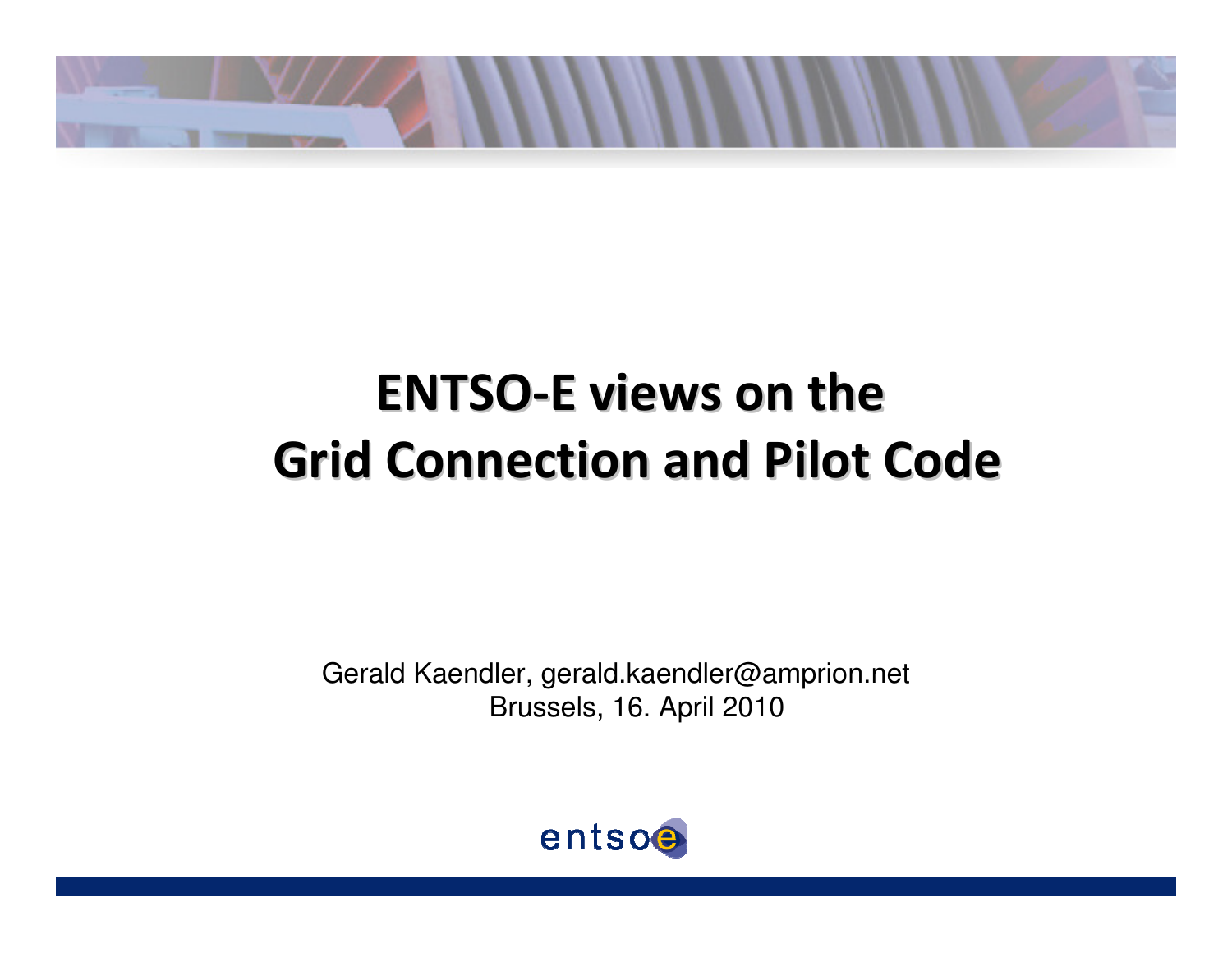

# A very challenging context for TSOs

•• High expectations on TSOs in: 3<sup>d</sup> Energy Package

RES Package (>30% 2020)

Climate Package

- • More **transmission capacity** needed with high emphasis on cross-border capacities (RES, CO $_2$ , developing the market)
- $\bullet$ Stressing major importance of **TSO cooperation** (reliability)
- •Moving towards "single grid" perception at EU level (political)
- $\bullet$  Need for new approach from a EU-TSO perspective
	- •market frameworks
	- •system development
	- •technical rules and system operation

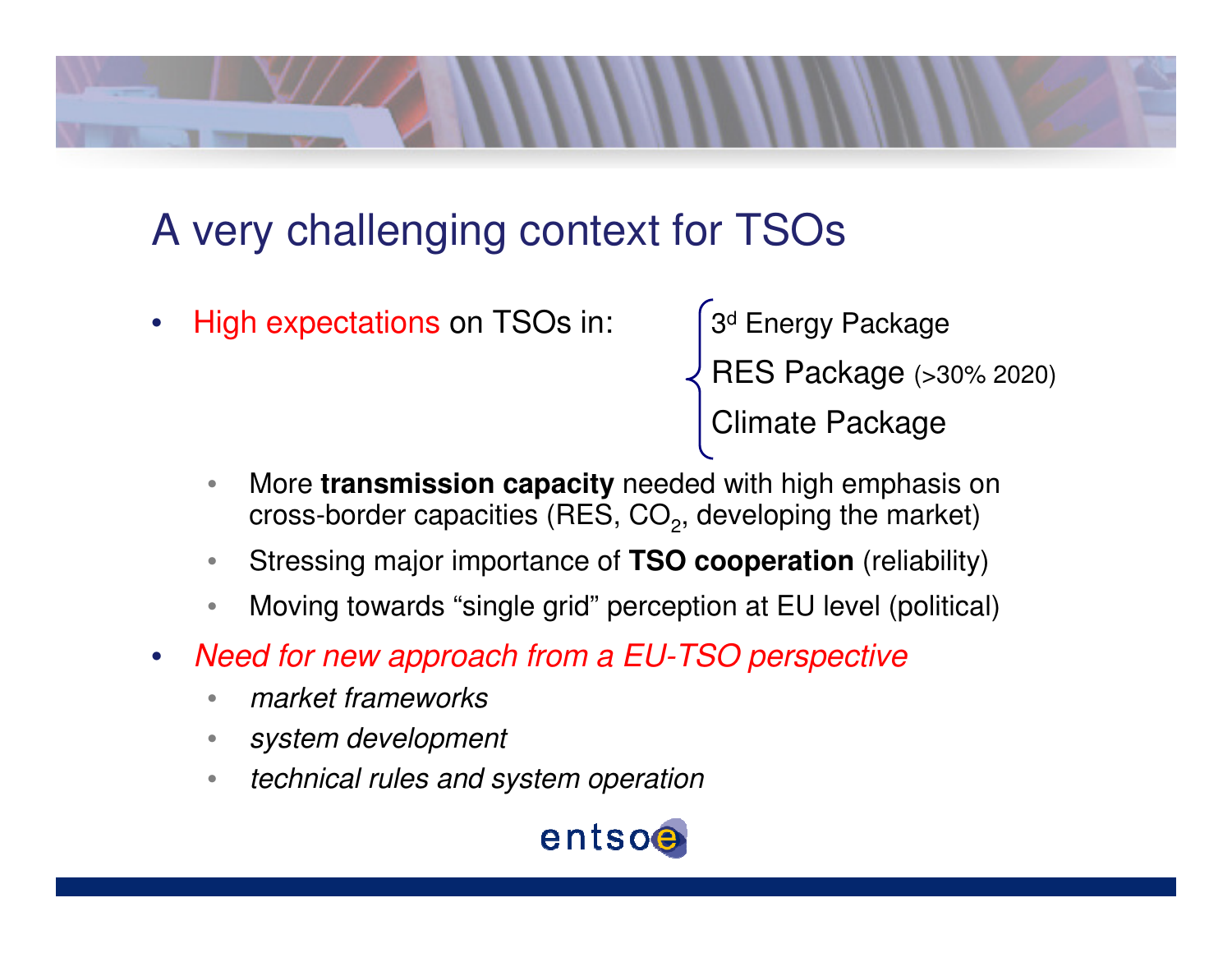

## ENTSO-E

- • Founded in December 2008 and fully operational since 1 July 2009
- Represents 42 TSOs from 34  $\bullet$ countries
	- •**<sup>525</sup>** million citizens served
	- $\bullet$ **<sup>828</sup>** GW generation
	- • **305,000** km of transmission lines managed by the TSOs
	- •**3,400** TWh/year demand:
	- •**<sup>400</sup>** TWh/year exchanges:
- Replaces former TSO •organisations: ATSOI, BALTSO, ETSO, NORDEL, UCTE, UKTSOAentsoe

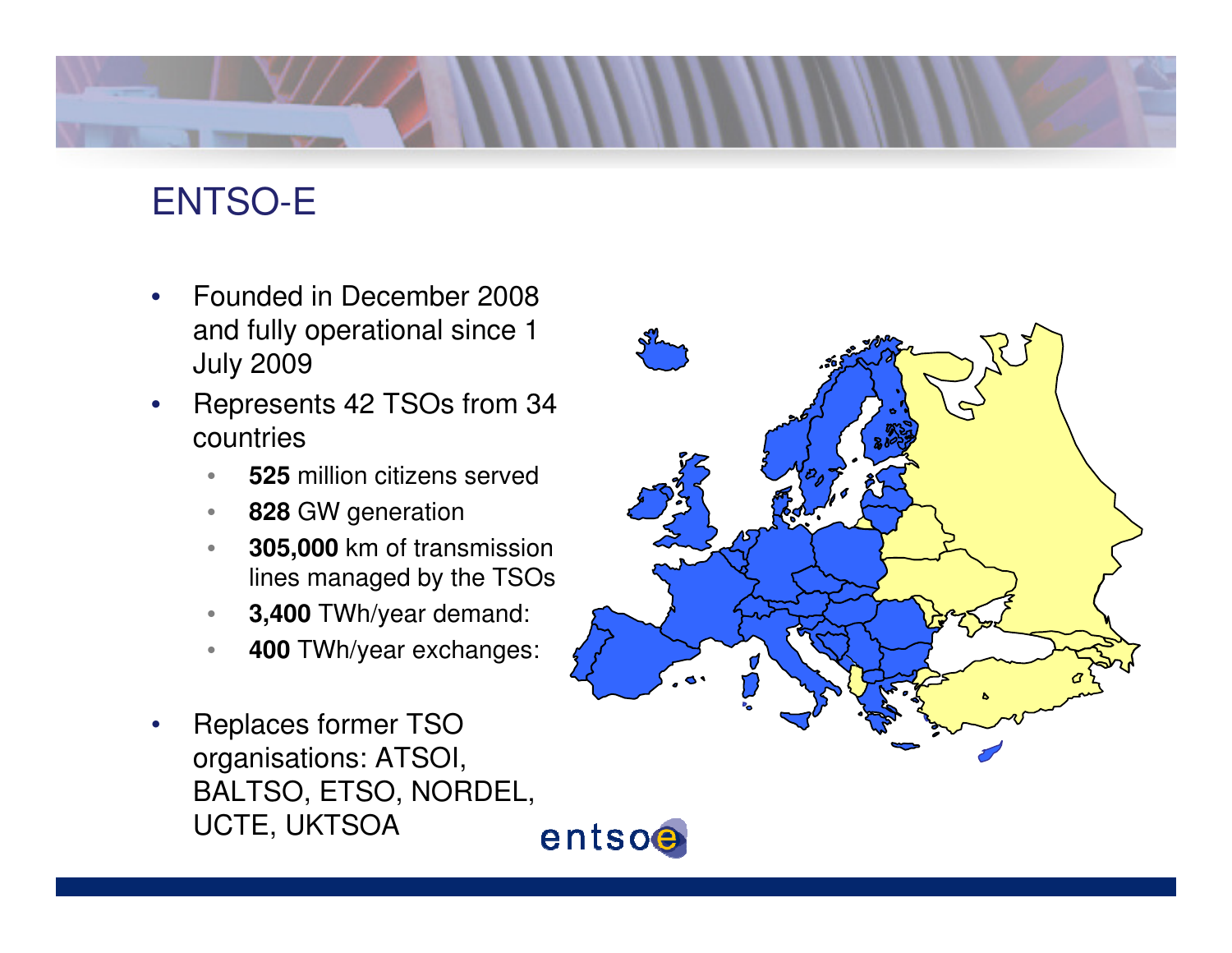

## The 3<sup>rd</sup> Package and Network Codes

### $\bullet$ **Network Codes**

- must be in line with non-binding Framework Guidelines •(by ERGEG/ACER)
- $\bullet$ become **legally binding** through EC comitology process
- • must provide and manage effective and transparent access to the transmission networks
- Ensure coordinated and sufficiently forward-lookingplanning and sound technical evolution
- $\bullet$  **ENTSO-E** has the task of elaborating network codes
	- •Transparency and extensive consultation required

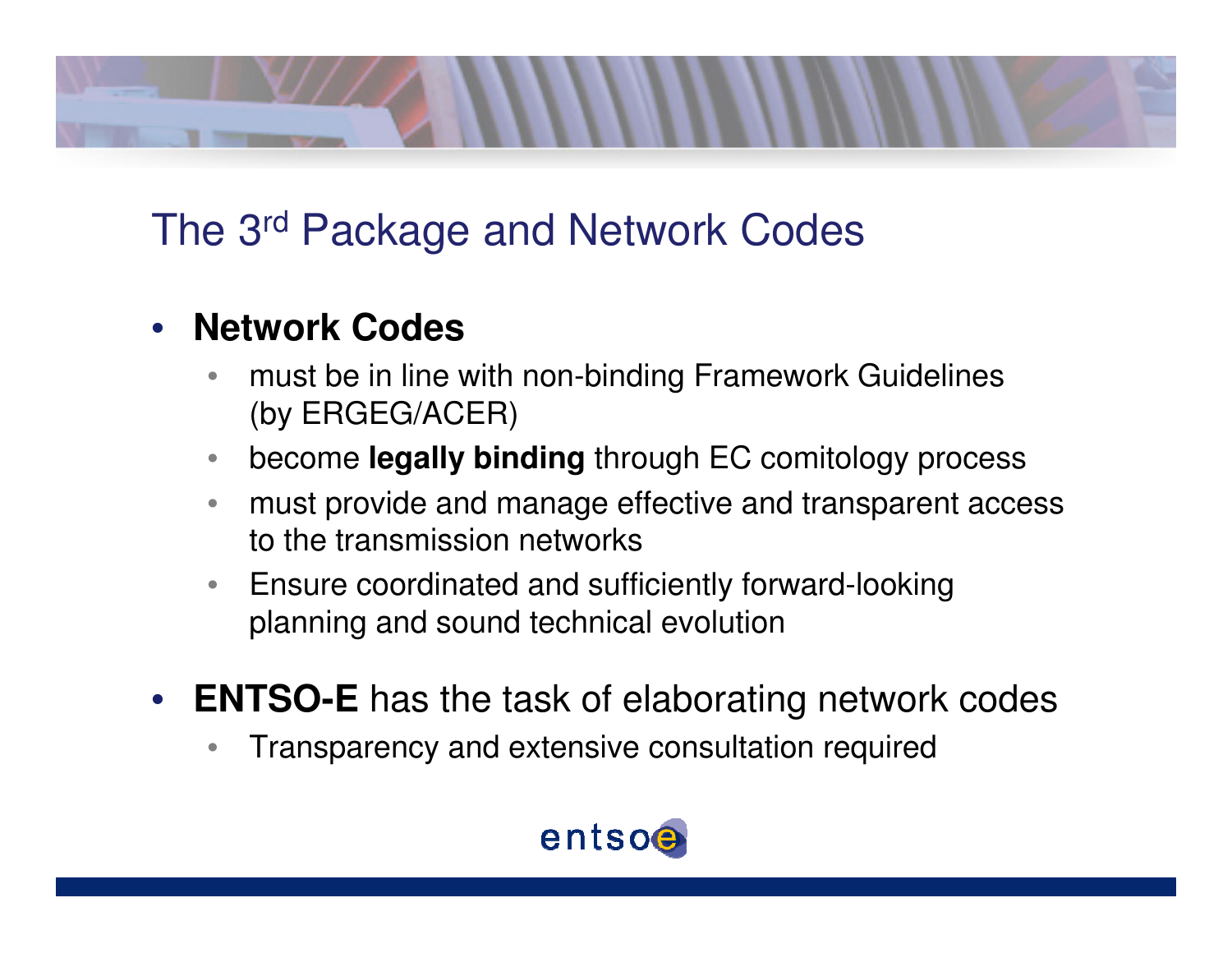

## The Role of TSOs

- $\bullet$  The TSOs are responsible for all measures to **preserve system security** and to improve system adequacy
	- •Contribute to the Security of Supply in Europe
- $\bullet$  TSOs play a key role to facilitate
	- the **Integration of RES** sustainable development •
	- $\bullet$ **Electricity Market Integration** – competitiveness
- $\bullet$  TSOs are in the centre of these issues
	- •with an in-depth knowledge of all relevant aspects
	- • and a long history of collaboration with a now formalized European perspective

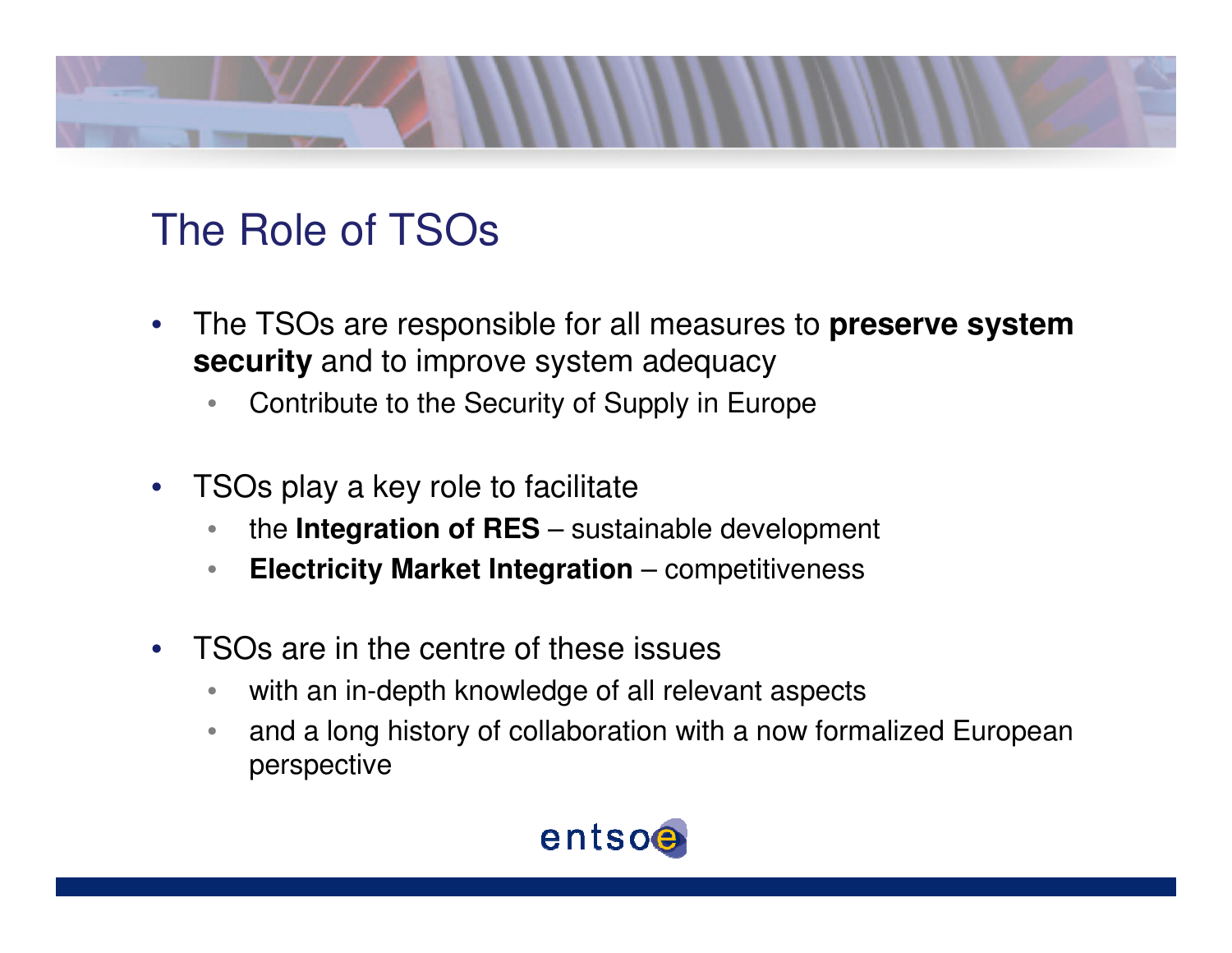# Why is a Network Code for Connection of Generators Important for TSOs?

- • Generation facilities connected to the grid must contribute to **safe system operation**
- Generation facilities connected to the transmission and distribution •systems shall provide contribution to **supply ancillary services** to
	- •preserve system security and
	- •improve system adequacy
- • Objectives of requirements to generation facilities
	- $\bullet$ provision of information for system management
	- •system balancing / frequency stability
	- •voltage stability
	- • robustness of generating units against perturbations (stable operation)
	- •system restoration after a disturbance

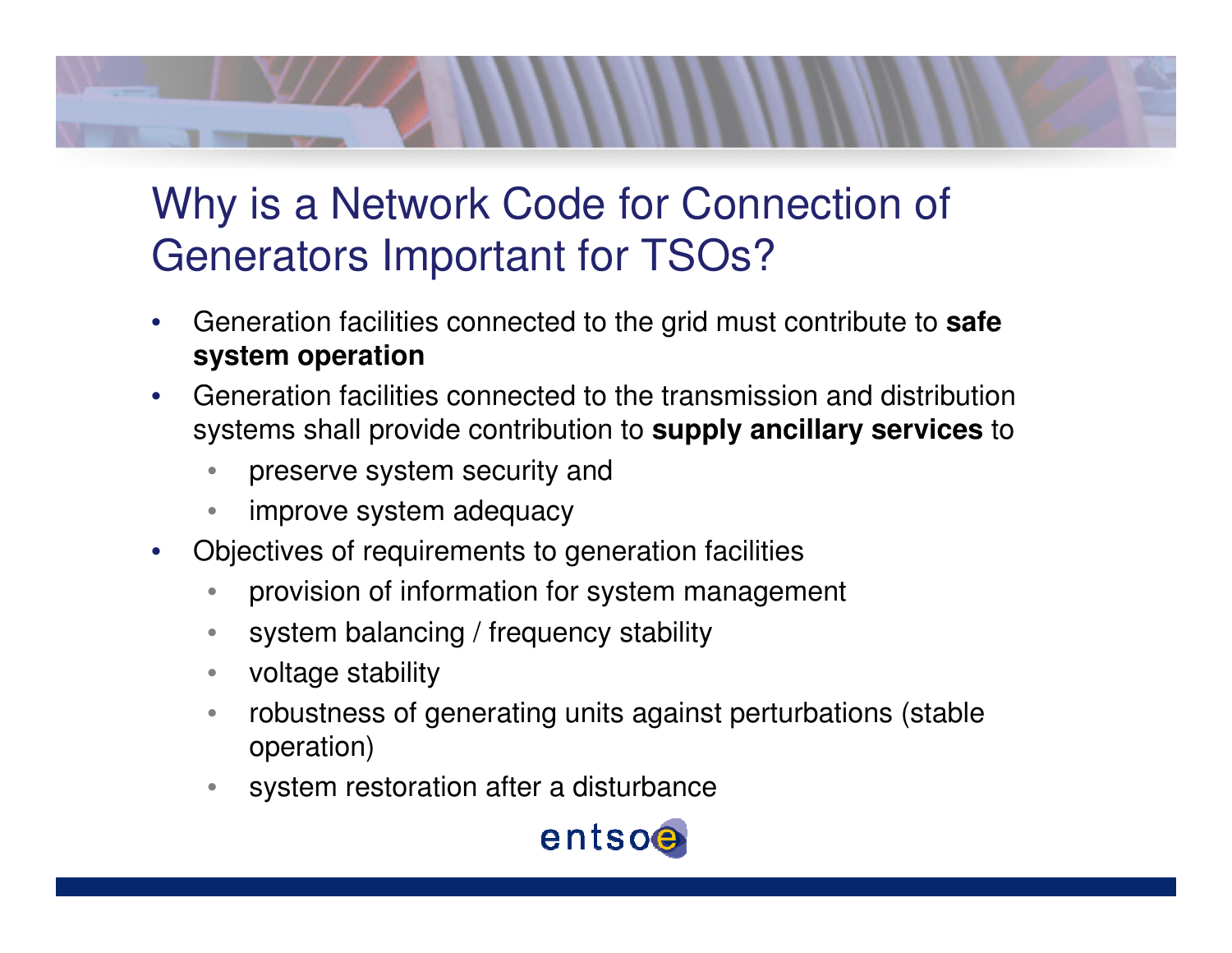## Network Code Development Process

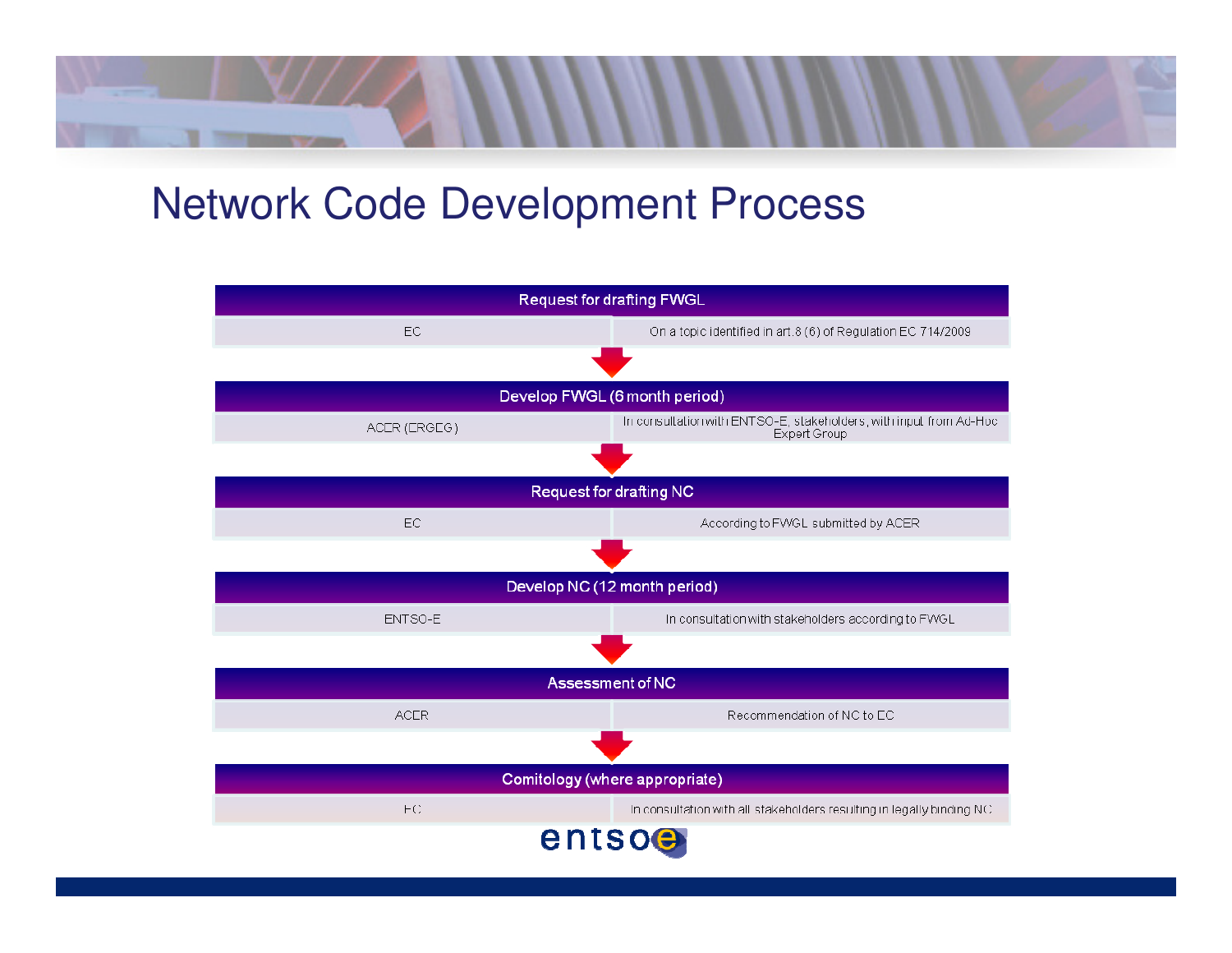

## One process together with EC and ACER



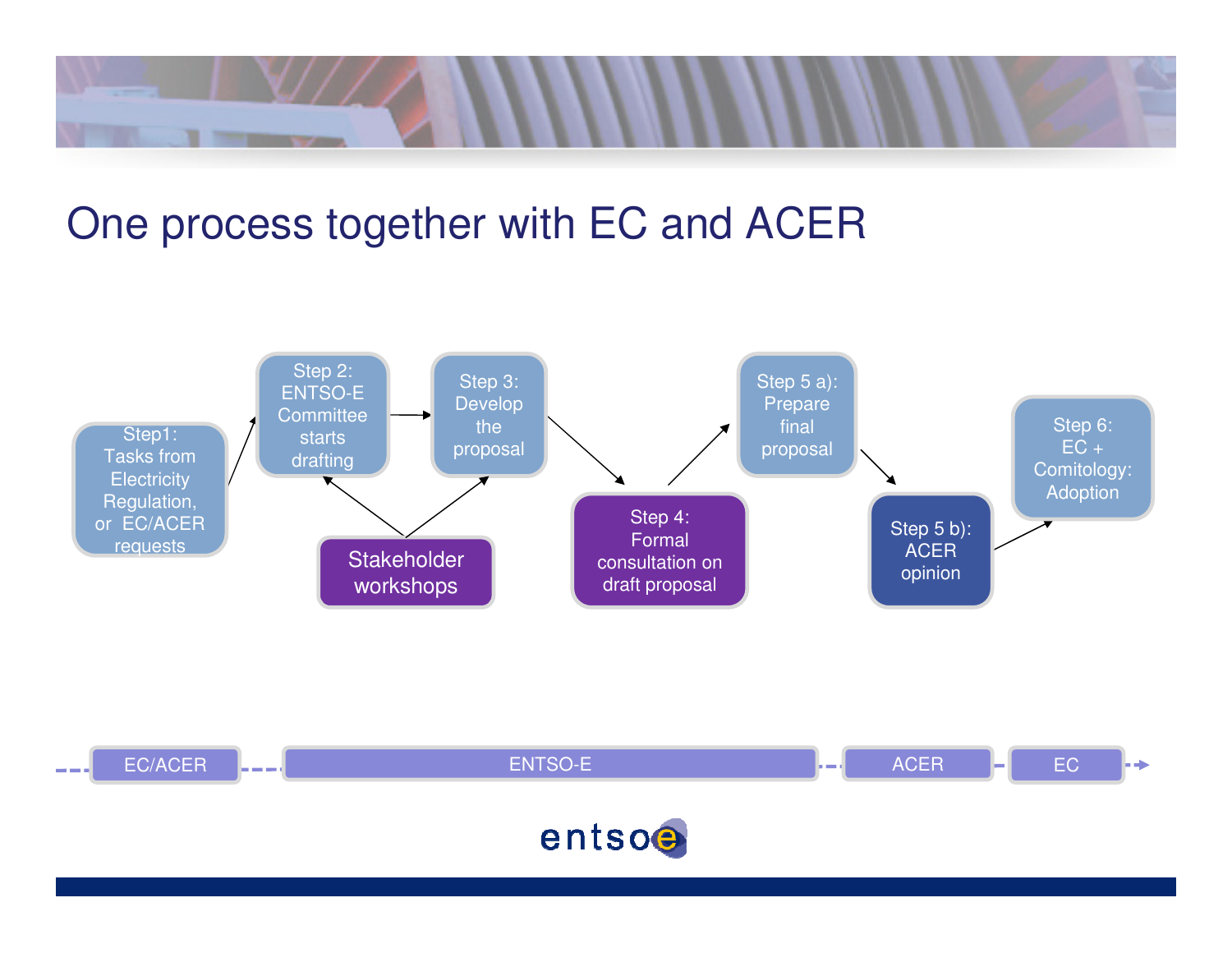

## Pilot Code for Grid Connection with Special Focus on Wind Generation

- $\bullet$  ENTSO-E has identified wind connection as the most prominent topic for a rapid introduction of network codes
	- **Based on ERGEG's FWGL on grid connection** •
	- •With the strong support of the EC and the Florence Forum
	- Based on the on-going significant investment efforts on wind •generation for achieving EU **environmental and security of supply policy goals**

## **Objectives**

- $\bullet$ Facilitate adoption of best practices
- $\bullet$ Reduce development and investment costs
- $\bullet$ Harmonize structure and technical contents of national codes

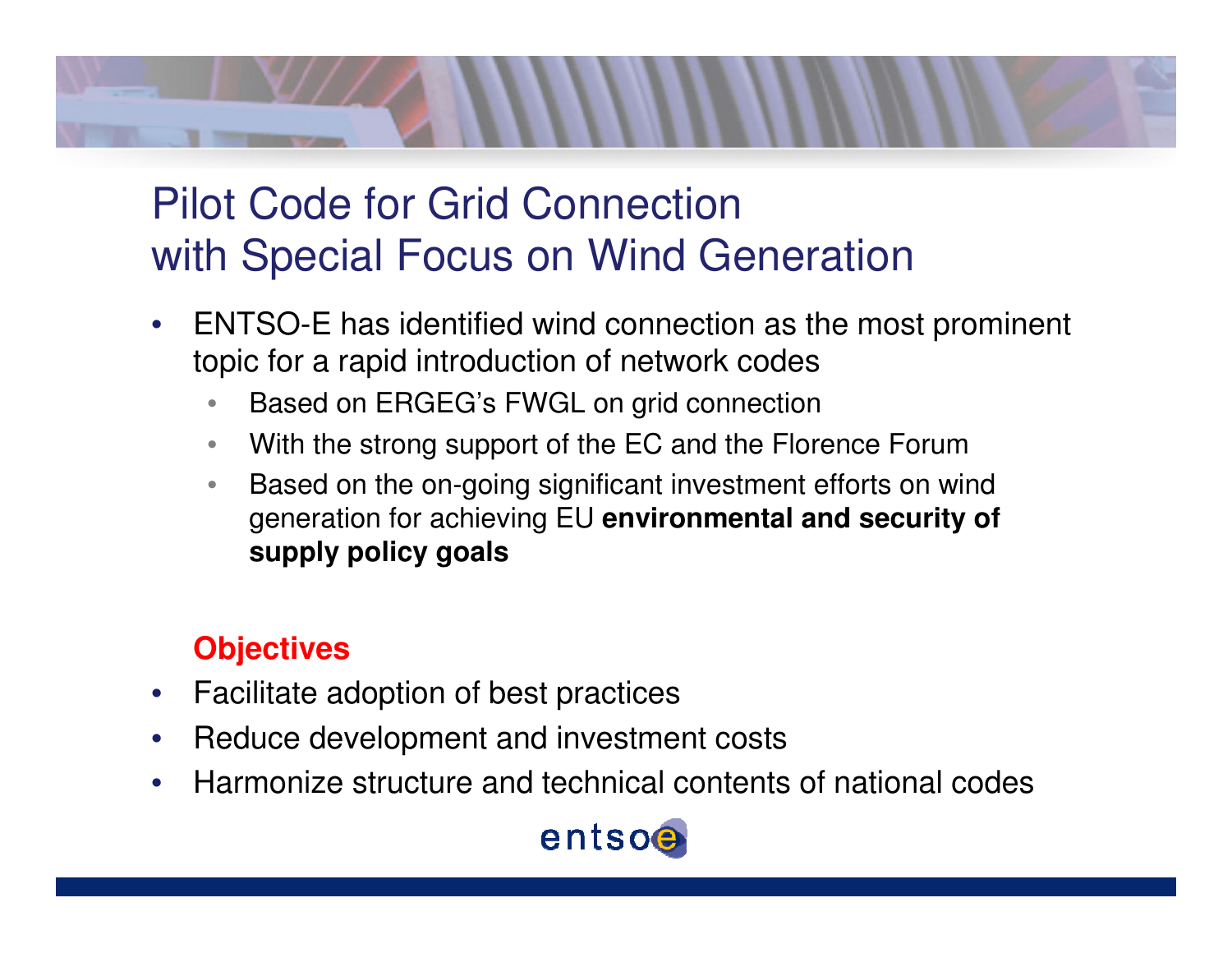

## Pilot Code for Grid Connection with Special Focus on Wind Generation

- $\bullet$  Focus on technical requirements for connection
	- $\bullet$ Grid access is out of the scope
	- •Connection cost is out of the scope
- • Based on requirements common to all generation types
	- **Including a section with dedicated issues for wind generation and** •similar technologies
	- $\bullet$  Dedicated issues for other generation technologies will be addedsubsequently
- • Impact on Distribution System Operators must be evaluated as a significant part of wind generation is connected at the distribution level

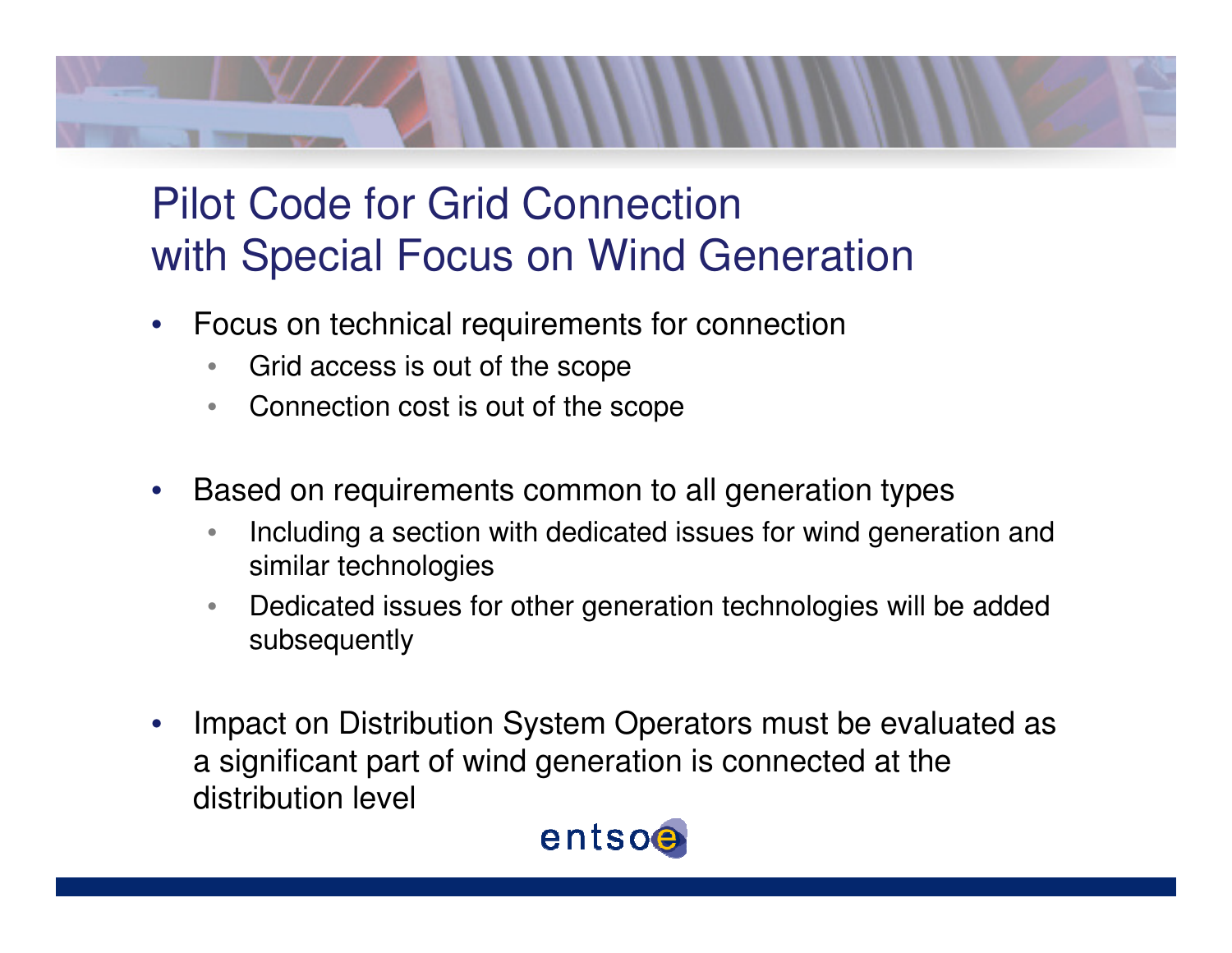## Scope of the Pilot Code

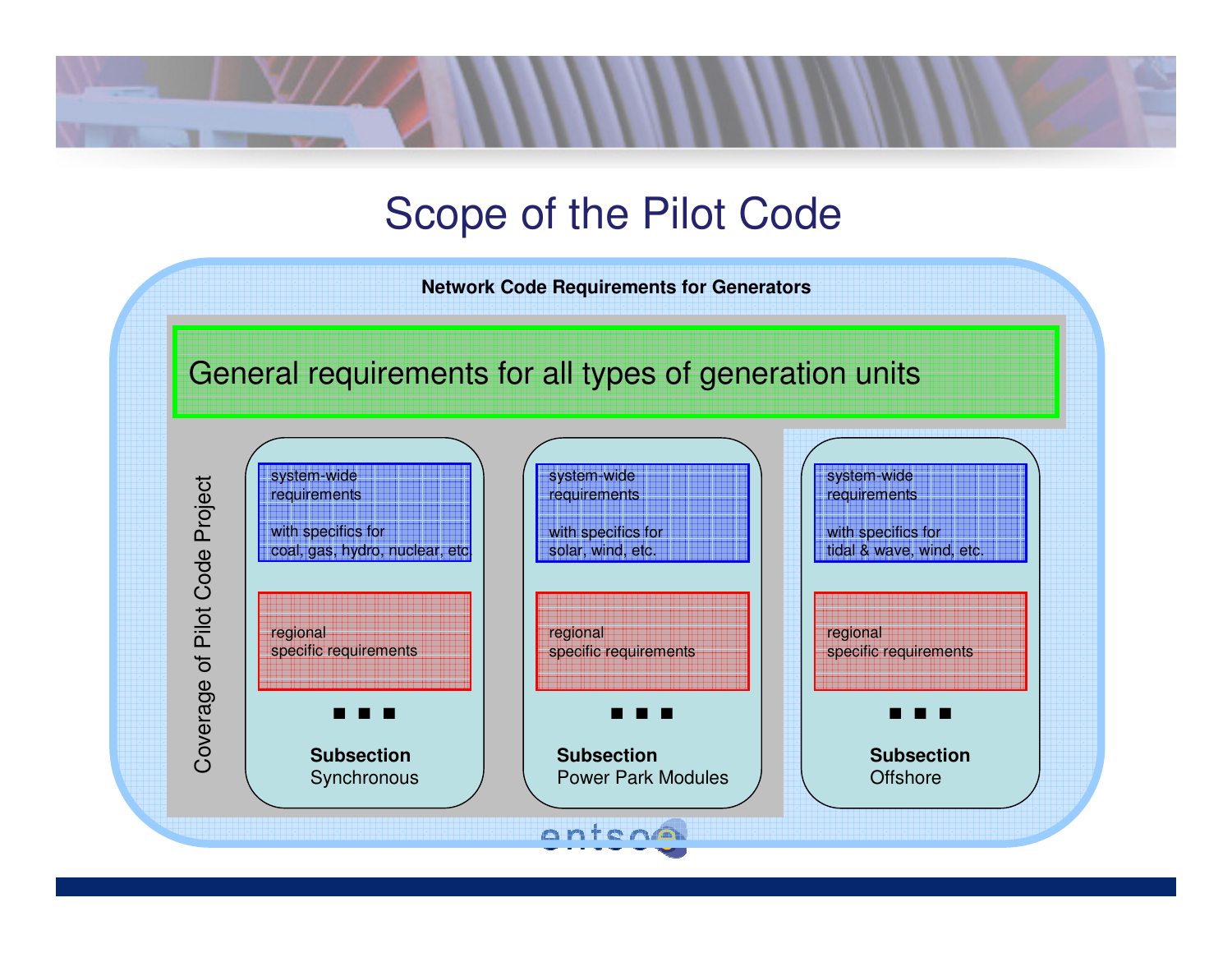

## Framework Guidelines should inform on

- $\bullet$  Clear policy options and a European direction for the development of the European electricity system
	- Based on a thorough impact assessment and reflecting the objectives of EU policies •and the needs of system users
- $\bullet$  The Network Codes that must be elaborated by ENTSO-E
	- •A Framework Guideline may initiate multiple Network Codes
- $\bullet$  The scope of the Network Code
	- Unambiguous definition and objectives•
- $\bullet$  The applicability of the Network Code
	- How the Network Code will be enforced to all system users•

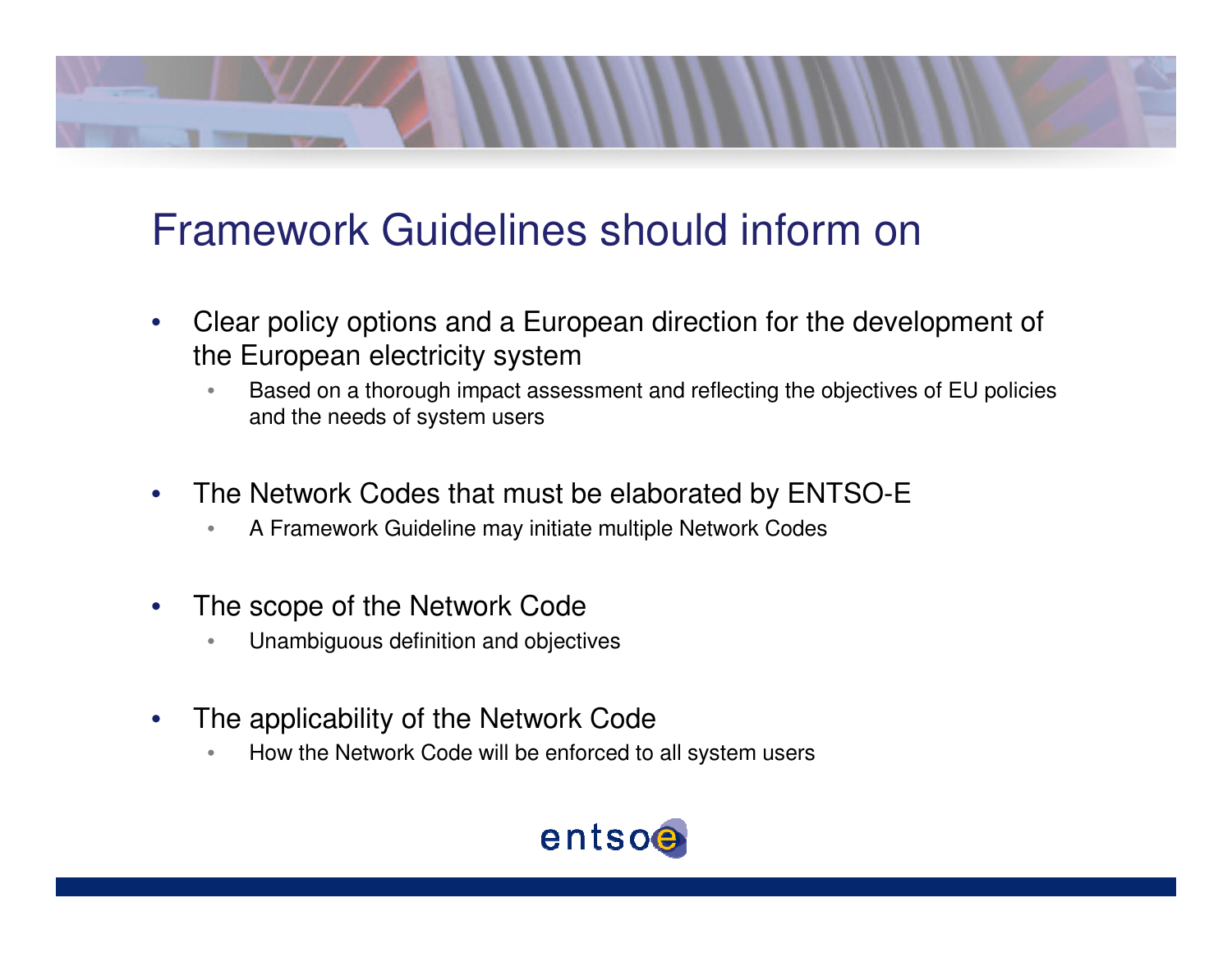

# ENTSO-E Approach and Objectives

- A pragmatic and transparent approach
	- • Considering the needs of stakeholders and the fundamental goal of a secure and efficient interconnected electricity system
- • Close cooperation with ERGEG
	- Coordinating parallel works on Pilot Framework Guidelines •and Pilot Code

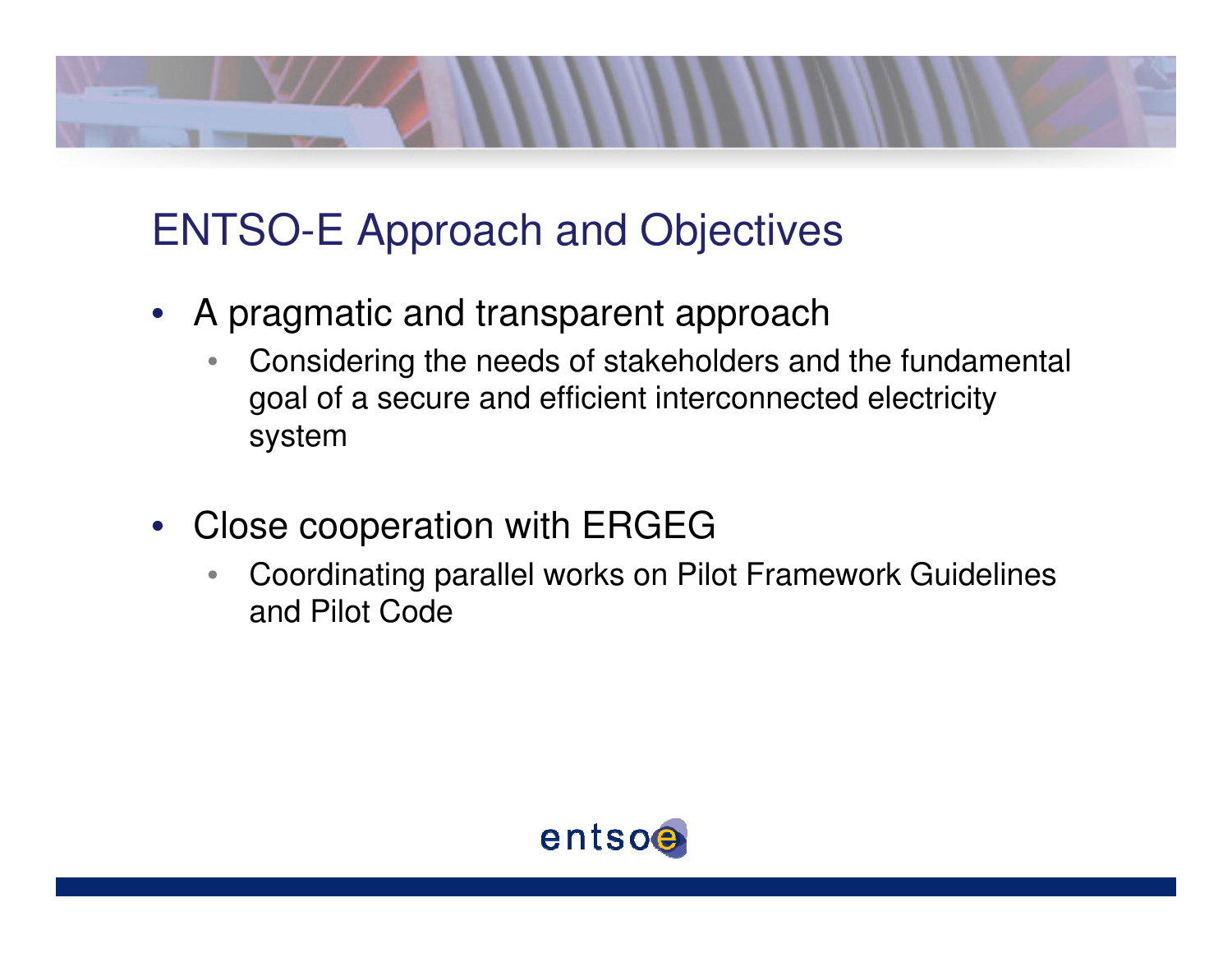

# ENTSO-E Approach and Objectives

- Early and open dialogue with **stakeholders** by workshops and informal meetings
	- To encompass all inputs and enhance the acceptance of the code  $\bullet$
	- Gathering inputs, first on requirements common to all generation $\bullet$ types, and second on requirement specific to wind generation

### •Experiment the **Process**

- **Evaluate timelines and resources** •
- •Promote stakeholder involvement
- •Propose improvements

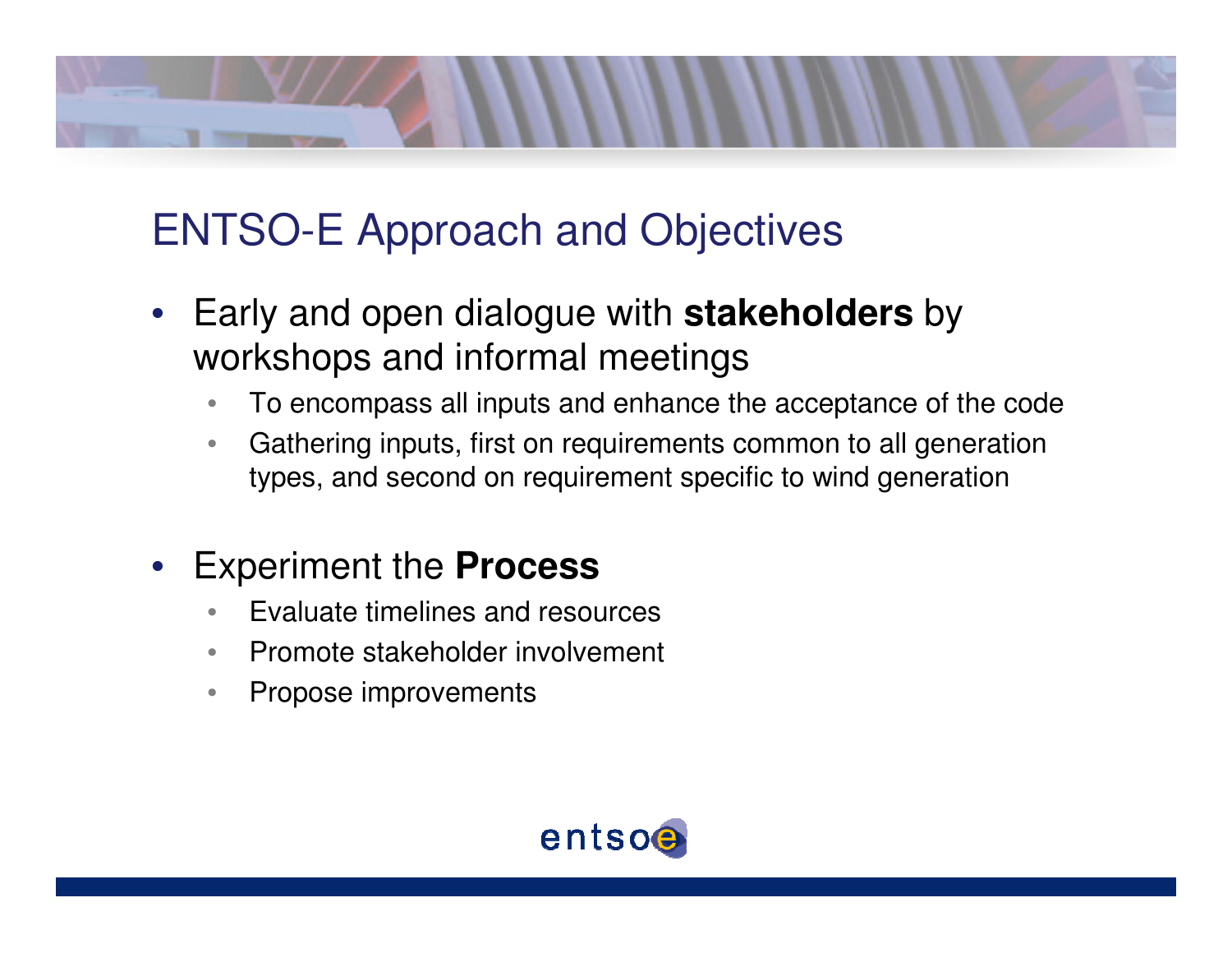

## The Pilot Code Development Milestones for 2010